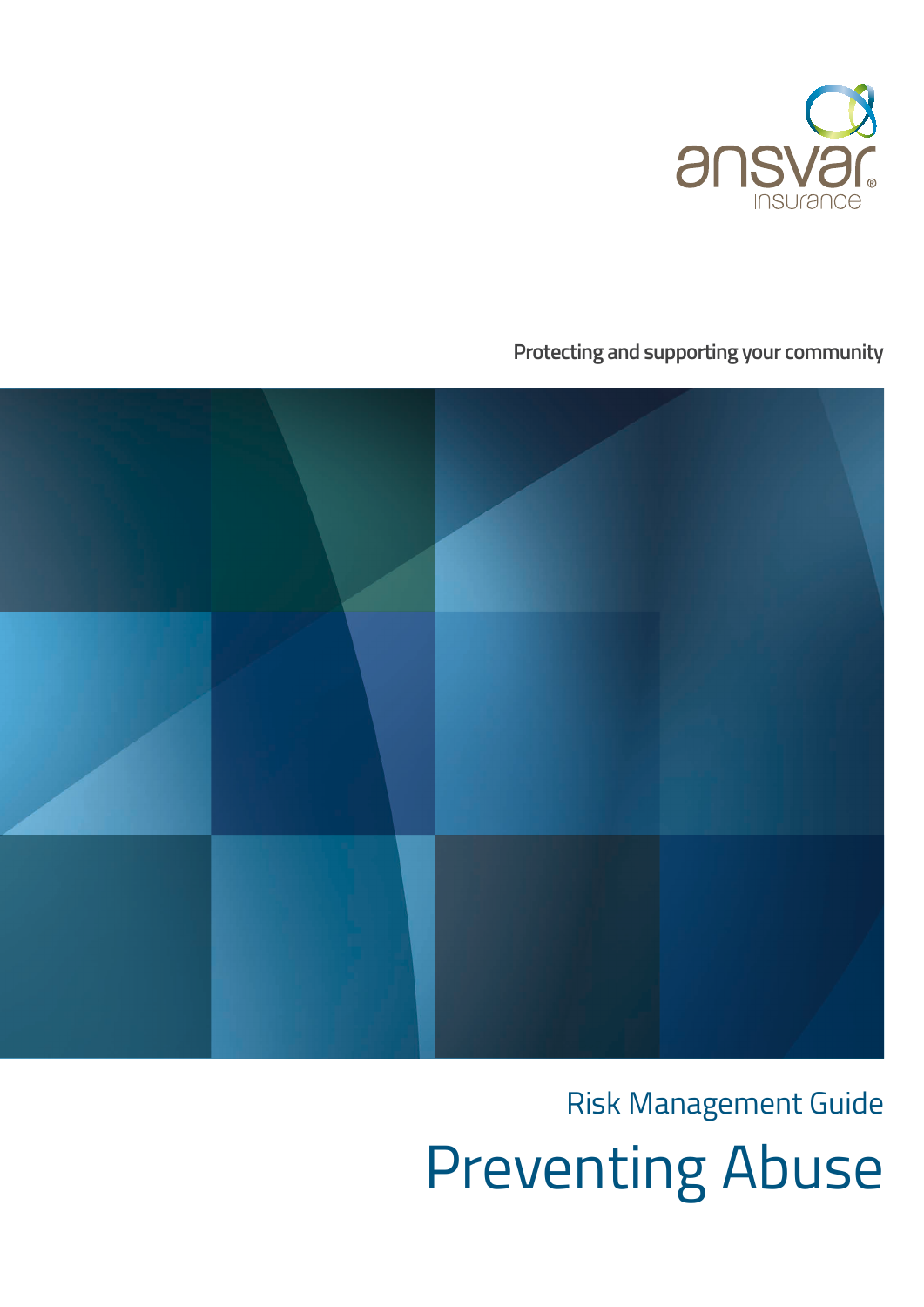## Risk Management Guide Preventing Abuse

In recent years organisations have suffered significant reputation damage through the regular media reporting of alleged cases of abuse. While many of these cases refer to incidents in the past, abuse continues to occur today. One of the key reasons abuse is so often allowed to occur unchecked is because management policies are inadequate, ineffective or non-existent.

#### Your legal obligations

There are many good reasons why your organisation should take preventative measures, not least are the legal obligations you must comply with.

Protection legislation varies from state to state. It is important that you understand the laws relevant to your location. In addition to the laws drafted by governments you also have Common Law obligations. In particular you have a "duty of care" which requires you to take all reasonable steps to provide a safe environment for people involved with your organisation.

If a person is injured while making use of your property and/or activities and; the circumstances which caused the injury were foreseeable and; you had not taken reasonable steps to reduce the risk of injury; then you may be found to have acted negligently by a court and ordered to pay compensation.

An act of abuse committed against a person placed in your care is likely to be considered a foreseeable event.

While there is a tendency to concentrate on the abuse of children, it should be remembered that where a position of trust exists, there is the potential for any vulnerable person to be abused. In this document we will refer to children and other vulnerable persons in your care as clients.

#### 1. Develop a Client Protection Policy

A Client Protection Policy will demonstrate the seriousness with which you view prevention of abuse and allows you to draft a framework to guide your actions in the future. It will provide you with a document you can present to all staff and clients. It will also ensure the issue is always on the agenda.

Your Client Protection Policy should address all the issues that are raised in these guidance notes.

#### 2. Document the way in which staff are selected

In this document the terms 'staff and employee', encompass: paid employees, unpaid employees, volunteers, students, people on work experience, management, board members, contractors, and others who may act on behalf of your organisation.

The way in which positions are appointed may leave your organisation exposed to infiltration by those with predatory motives. Many organisations have already adopted "best-practice" procedures but without appropriate screening protocols your organisation may be seen as an easy target. Furthermore many volunteer and community organisations are pressured to fill positions from a small number of willing applicants which adds to the risk of being targeted by predators.

The following procedures are recommended when appointing staff (paid & unpaid) to work with clients:

- a. Ask all candidates to complete an application and a consent form.
- b. Where possible candidates should be interviewed by people with experience in recruiting.
- c. Request or apply for a criminal record check. Each state has their own procedures for this process and it is important that you comply with the laws in your state.
- d. All paid positions should be subject to a probationary period. This will provide you with the opportunity to terminate the employee should there be any concerns about their behaviour.
- e. Don't allow a person who has been convicted of violent or sexually related offences to work with clients. For the protection of the employee and those in your care, it is best if such a person is encouraged into other areas of service where clients are not involved.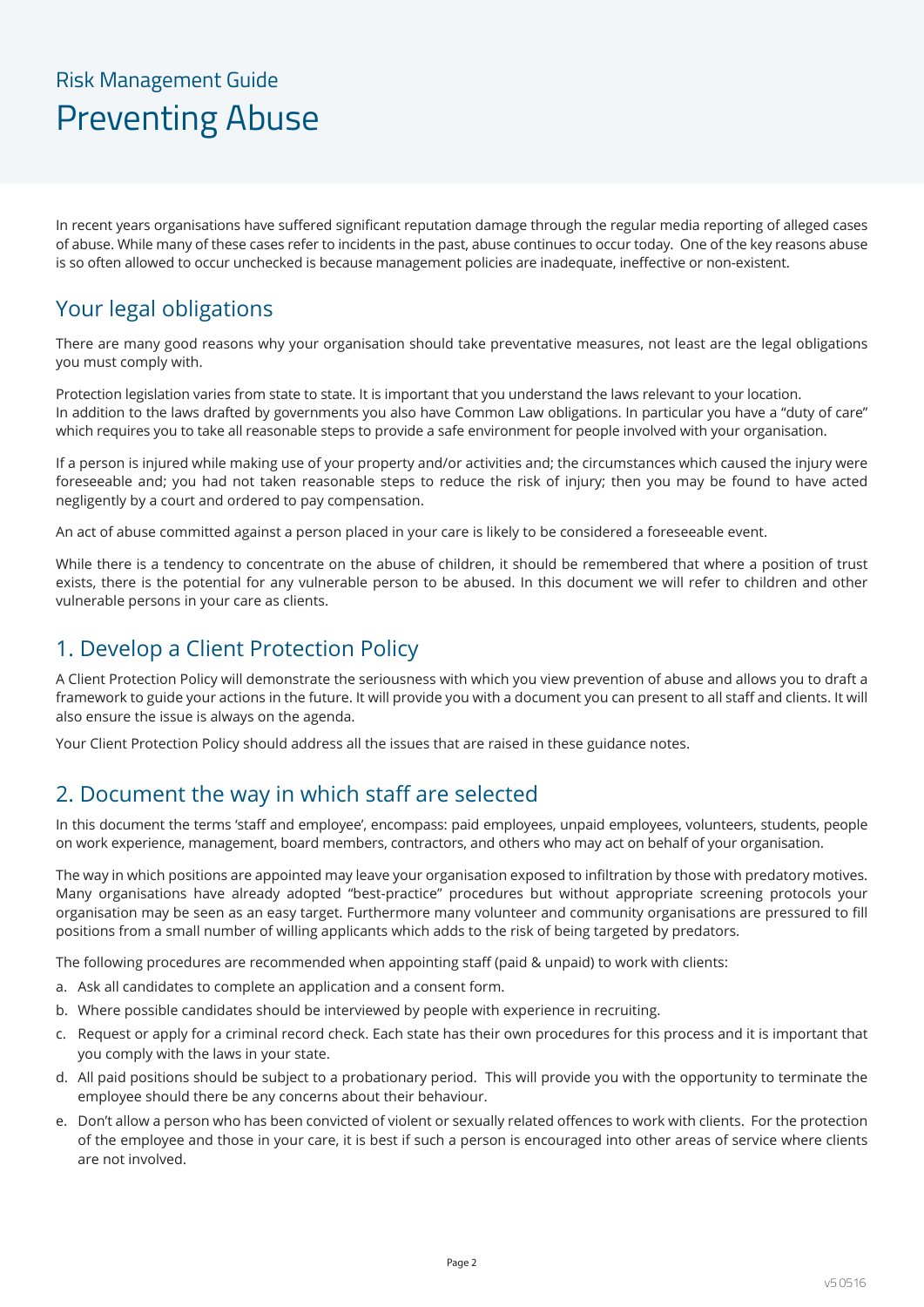#### 3. Reduce the risk through sound practices and training

Screening applicants is not a total solution and it can never be assumed that your processes are 100% effective. There will always be a risk that an act of abuse will be committed, even a risk of a first offence being committed.

The next step in your prevention strategy is to ensure you have sound supervision practices during all your activities and events. It is essential to create an environment where the opportunity for incidents of abuse is reduced. The following points should be implemented:

- a. As part of your Client Protection Policy include a section that describes the qualities and behaviour that are expected of people who work with clients as well as behaviour that is considered inappropriate. This "Code of Practice" should be detailed in its expectations as it will make them easier to monitor and enforce.
- b. Create a reporting-friendly environment.
	- Advise clients who they can talk to if they have a problem or are worried.
	- Explain to your clients what types of behaviour are acceptable and what is unacceptable (in terms of their behaviour and staff behaviour towards them).
	- Encourage staff members and volunteers to raise concerns about other staff members and volunteers.
- c. Train volunteers to recognise the signs of abuse and to be on the look out for signs of exploitation within a group. An individual being highly favoured, or being treated harshly, may be a signal that the relationship between the volunteer and the client is one in which abuse may be occurring.
- d. Implement safe supervision practices including:
	- Two employees and/or volunteers will be present whenever an individual child or vulnerable person is being supervised or cared for. Where this is not possible, it should be done in a room which can be observed easily by others. In circumstances where one-on-one care is provided, there must be measures in place to identify if abuse is occurring such as regular rotation of volunteers, a client feedback framework and independent case managers.
	- Avoid inexperienced volunteers working together try to always have a more experienced volunteer on shifts with inexperienced volunteers.
	- When transporting vulnerable clients, volunteers should avoid being alone with a client in a car. Where this is not practical, they should specifically confirm that they will take clients directly to and from arranged venues and not to spontaneously detour or make additional arrangements.

#### 4. Have an appropriate response plan

Whilst it is hoped that you will never have to deal with an allegation of abuse, it is important that you have a response plan in place so that from the moment the allegation first arises, you will know what to do.

Establish and use a standard reporting procedure for any allegations of abuse. An appropriate response plan will ensure the following steps are taken:

- a. Stipulate a nominated senior person to deal with abuse allegations. Ensure this person is not involved in any allegation. The name, address and contact telephone number should be freely available to all leaders within the organisation.
- b. Treat each allegation seriously, do not attempt to deny the allegation or minimise its impact on the alleged victim. Do not sweep it under the carpet.
- c. Assure the survivor that they are understood: that their disclosure is being taken seriously; that what has happened is not their fault, and that they are correct in disclosing the incident.
- d. Do not push the survivor to disclose details of the alleged assault or attempt to formally investigate the allegation. (Leave this to the experts).
- e. Establish if you are required to report to police If police must be informed, take advice from police on next steps.
- f. Remove the alleged perpetrator from their duties if they are still engaged with your organisation whilst the investigation is taking place.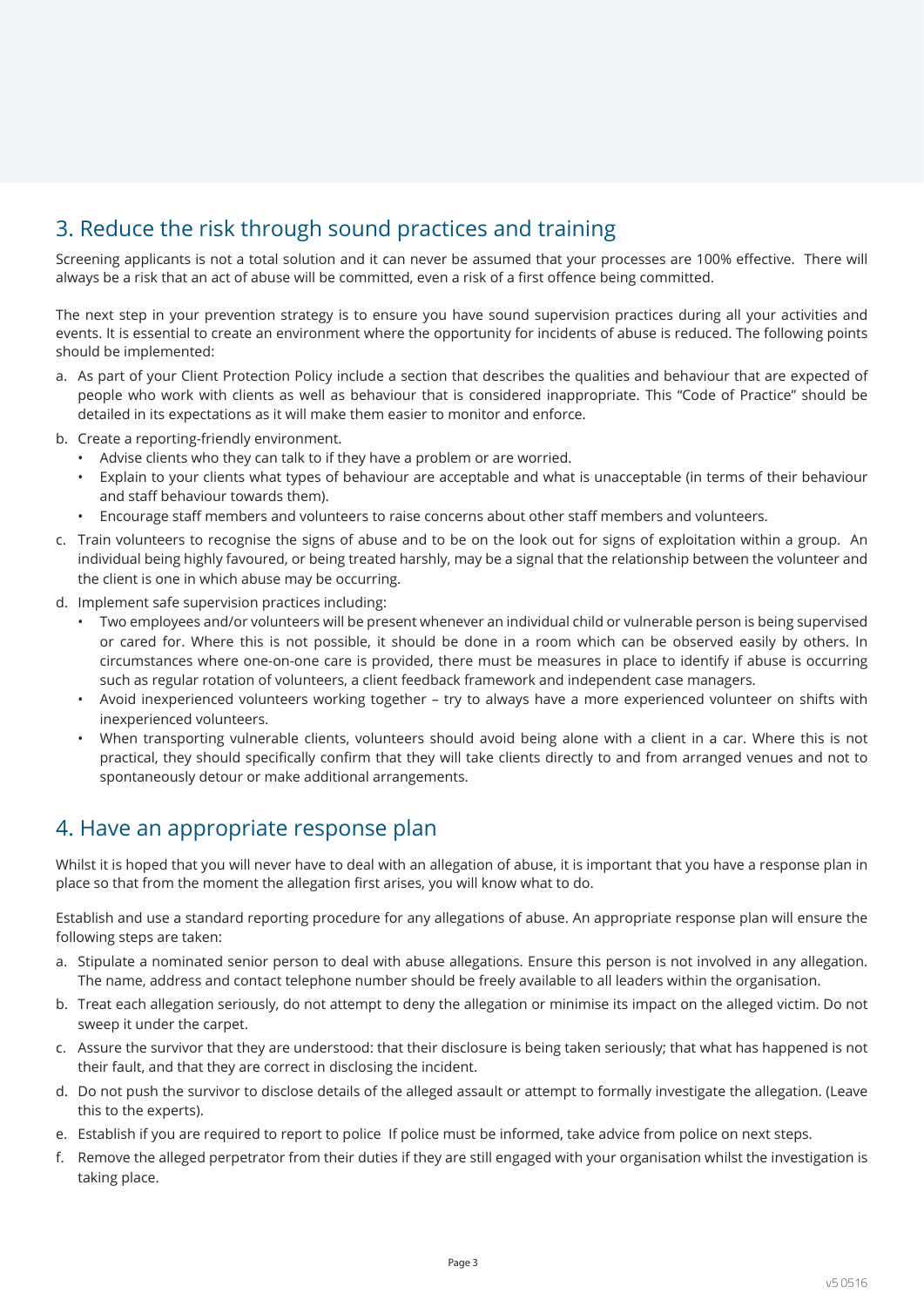- g. Gather as much information as possible including chronology of events, location, person(s) involved.
- h. Advise your insurer. Be aware you may not have insurance cover.
- i. If the alleged assault has taken place recently, clothing worn by victim should be, if reasonably practical, retained and handed to the police for forensic examination.
- j. Document disclosures or reports of suspected abuse and all details of the subsequent investigations. Hold all documentation in a secure location where a breach of privacy cannot occur.

#### 5. Insurance options

Whilst risk management will help reduce the likelihood of abuse incidents, perpetrators of abuse are good at manipulating systems. Ansvar can offer insurance protection to clients who have demonstrated they have quality risk management in place.

Please contact our office for further information or complete our Sexual Abuse questionnaire for underwriting assessment.